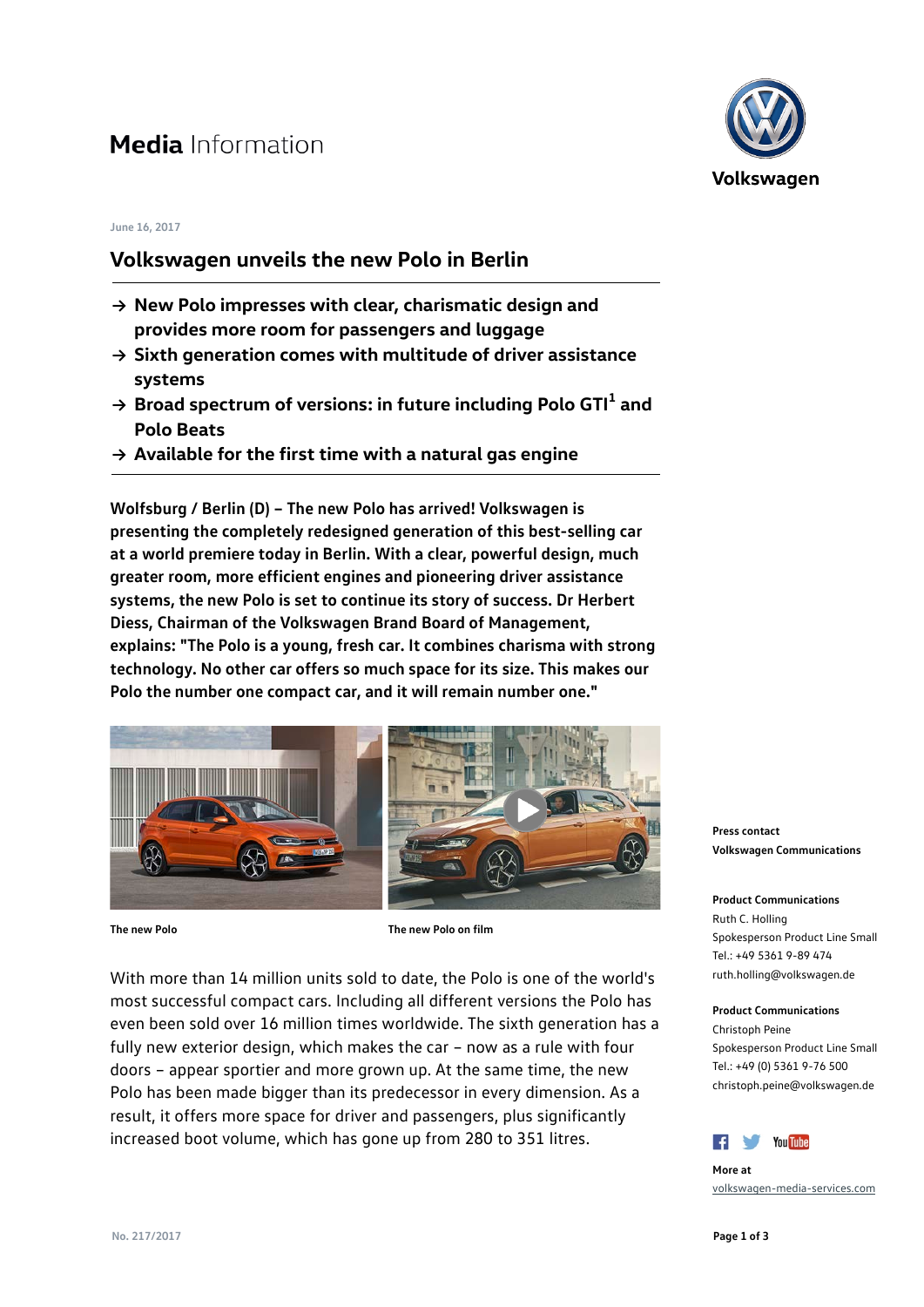## **Media** Information



In unveiling the new Polo, Volkswagen is presenting one of the world's most advanced compact cars. This is reflected in such advanced features as the multitude of driver assistance systems that were previously reserved for the Golf and Passat class. In addition to the three standard Trendline, Comfortline and Highline trim lines, the special edition Polo Beats (with features including a 300-watt sound system) and the sporty top model, the Polo GTI<sup>1</sup> (delivering 147 kW / 200 PS), provide added variety. Even the base version of the new Polo, the Trendline, has standard features such as LED daytime running lights with coming-home and leaving-home functions, a speed limiter and the Front Assist area monitoring system with City Emergency Braking and Pedestrian Monitoring. Prices for the Polo Trendline in Germany start from  $\text{\large\ensuremath{\epsilon}} 12,975^1$ .

One option again on offer is adaptive cruise control ACC (can now be activated up to a speed of 210 km/h). New options available in the Polo are the Blind Spot Detection lane change system with Rear Traffic Alert, the semi-automated Park Assist system for exiting parking spaces and a 'manoeuvring function'. The latter provides automatic protection from any bumps while parking. The optional Keyless Access locking and engine starting system, which is also new, can be used to unlock and start up the Polo.

In addition, the Polo is the first Volkswagen and first Group model at all in which a new generation of the Active Info Display is available. The functionality and ease of use of the digital instruments are something completely new in this segment. At the same time, the Polo has been given the latest generation of infotainment systems with display diagonals ranging from 6.5 to 8.0 inches – glass-encased devices that are as sophisticated as high-end smartphones, giving the interior a technical, clear look.

A large range of fresh new colours (a total of 14 exterior colours are available) and twelve wheels (14- to 18-inch, some painted in contrasting colour), dashpads in a multitude of décors and eleven different seat covers make the Polo more colourful and more individual. Further personalisation options include full LED headlights, LED tail lights, an Air Care Climatronic system with humidity and sun sensor plus allergen filter, wireless charging for smartphones (optionally including inductive antenna connection), Sport Select running gear with adjustable shock absorbers and one of the biggest panoramic sunroofs in this class.

In many parts of Europe the new Polo is due to launch before the year is out, with a number of Euro 6 engines being used phase by phase. The